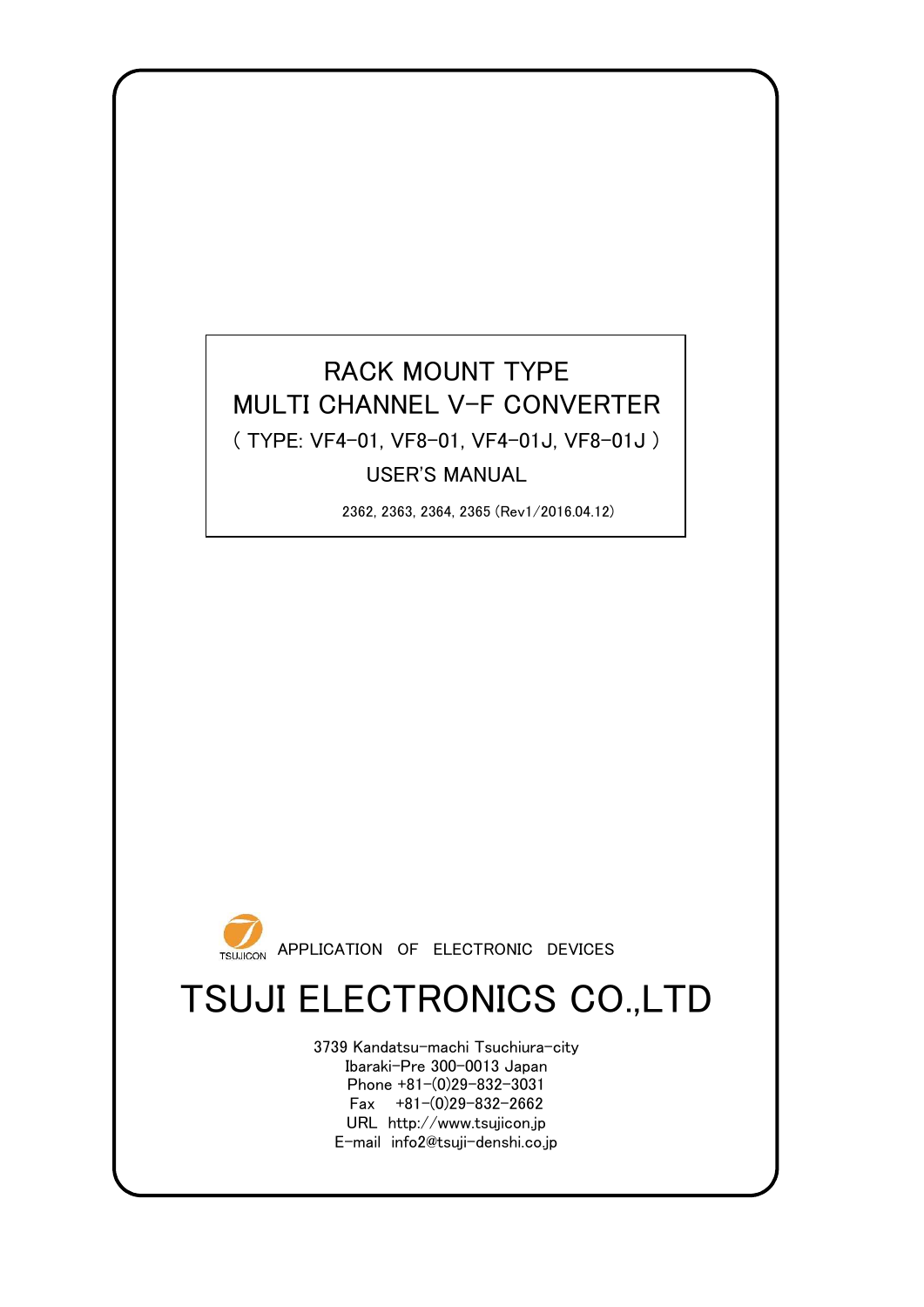## RACK MOUNT TYPE MULTI CHANNEL V-F CONVERTER USER'S MANUAL

( TYPE: VF4-01, VF8-01, VF4-01J, VF8-01J )

VF4-01 (VF8-01) is constructed in a EIA 2 unit rack mount case (J is JIS 2unit rack munt case). VF4-01 (VF8-01) has four (eight) channels outputs include a four stage amplification factor switch and a polarity selector switch.

In addition, with over range and polarity displayed, V-F conversion is always performed at the optimum conditions.

#### **1. Specification**

- 1) Gain : 10V, 1V, 100mV, 10mV
- 2) Input Voltage :  $0 \sim 10V$  (Acceptable input  $\pm 100V$  Max)
- 3) Inpur Resistance : 1MΩ or more
- 4) Output : TTL level, Positive Logic, Pulse Width 150ns or more
- 5) Output Frequency : 0 ~ 1MHz
- 6) Conversion Accuracy : < ±0.02%FS
- 7) Scale Over : Open collctor transistor = ON (Insulation)
- 8) Input / Case Isolation : Select either Isolation or GND
- 
- 10) Input / Output Connctor : Isolated BNC
- 
- 
- 9) Analog Monitor Output : Monitor analog value before V-F conversion
- 11) Power Supply : VF4-01(J) AC100V 1.0A, VF8-01(J) AC100V 0.5A
- 12) Case : EIA 2 unit W482xD430xH88mm JIS 2 unit W482xD430xH99mm

#### **2. Front Panel / Rear Panel**

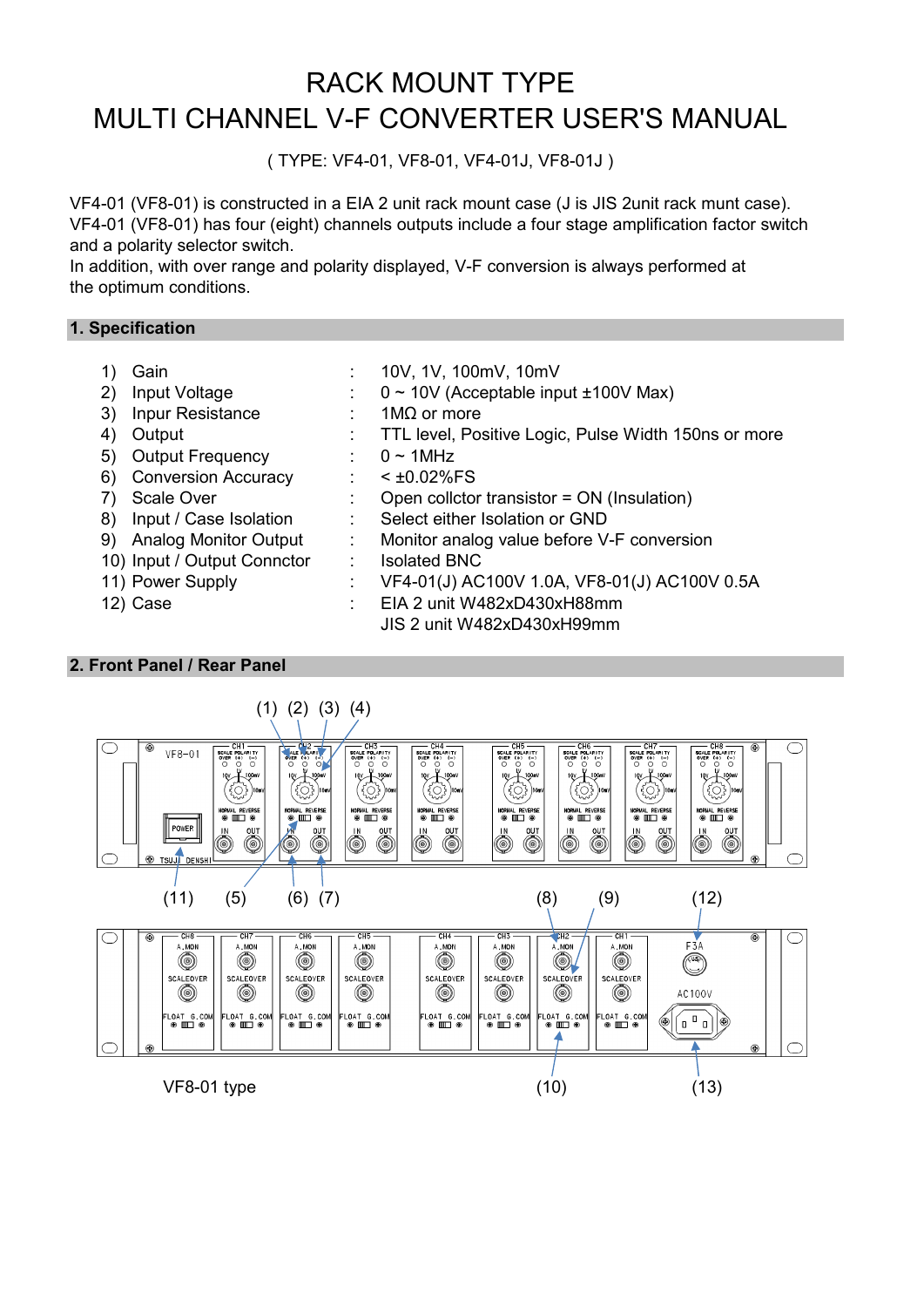#### Front Panel

(1) Scale over LED lamp (RED)

LED lights on if the input level exceeds conversion level. If Scale over LED lights on, the conversion is not done correctly.

(2) Polarity (+) LED lamp (GREEN)

The polarity of the analog signal that is before V-F conversion is (+). And VF conversion is done correctly.

(3) Polarity (-) LED lamp (RED)

If its LED lights on, the polarity of the analog signal before the VF conversion is negative. And for correct conversion, the signal polarity must be changed by input polarity selection.

(4) Input range select SW

Select SW in response to the analog value of the input signal.

| Input rage      |        |   |                       | Analog input signal |
|-----------------|--------|---|-----------------------|---------------------|
| 10V             | ٠      |   | $\tilde{\phantom{a}}$ | 10V                 |
| 1V              | ٠      | 0 | $\tilde{\phantom{a}}$ | 1V                  |
| 100mV           | ٠      | O | $\tilde{\phantom{m}}$ | 100 $mV$            |
| 10 <sub>m</sub> | ٠<br>۰ | O |                       | 10 <sub>m</sub>     |

Analog signal can be converted by VF polarity switching of (5), even if input polarity is (-).

#### (5) Select input polarity

Input polarity (Normal or Reverse) must be selected by the polarity of input signal as follow.

When VF conversion is not working by incorrect input polarity, LED (RED) is lighted on. Analog input signal Input polarity selection

| ~ | 10V    | <b>NORMAL</b>  |
|---|--------|----------------|
| ~ | $-10V$ | <b>REVERSE</b> |

(6) Input BNC connector

Input analog signal of V-F conversion. Input will be isolated from case GND, if the FLOATING is selected in the switch (10).

(7) Output BNC connector

Output is TTL positive pulse. The output has been isolated from the internal circuit because there is photocoupler.

(8) Analog monitor BNC connector Analog value before VF conversion has been output through the buffer. GND level is the same as analog input (6).

#### Rear Panel

- (9) Scale over output BNC connector Transistor (open collector) tuens on, if scale over. Output is isolated.
- (10) Floating / Non Floating (G.COMMON) select SW

Selected the below.

Floating : Isolates the input signal's GND and case.

Non Floating: Unites the input signal's GND and case.